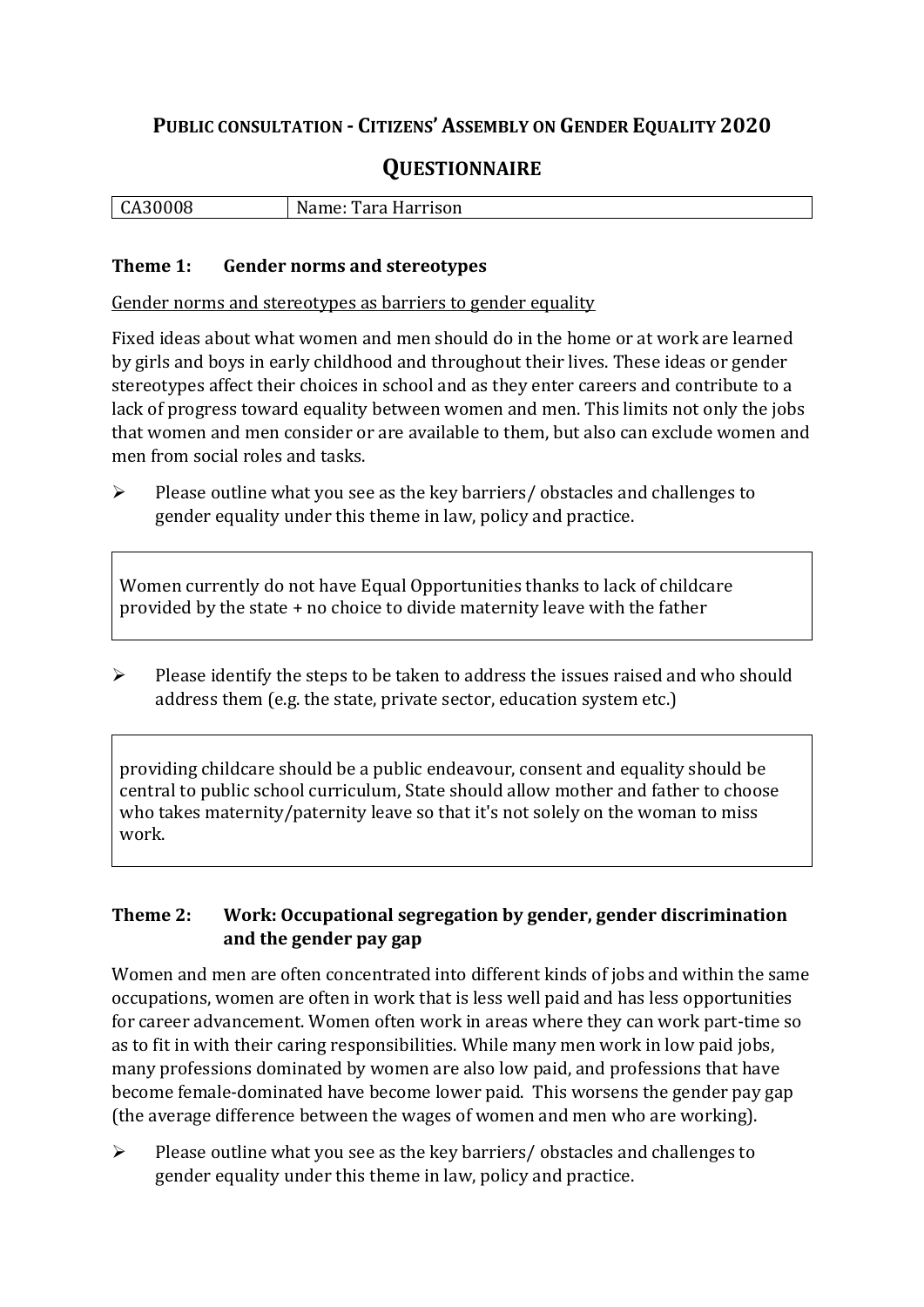Same as theme 1 answers + when there are cuts to public funding, women take on the extra unpaid work such as caring for elderly and children. These should be priorities for government

➢ Please identify the steps to be taken to address the issues raised and who should address them (e.g. the state, private sector, education system etc.)

same as theme 1

## **Theme 3. Care, paid and unpaid, as a social and family responsibility**

Care -- the social responsibility of care and women and men's co responsibility for care, especially within the family

Women remain disproportionately responsible for unpaid care and often work in poorly paid care work. For working parents or [lone parents,](https://aran.library.nuigalway.ie/bitstream/handle/10379/6044/Millar_and_Crosse_Activation_Report.pdf?sequence=1&isAllowed=y) balancing paid work with parenting and or caring for older and dependent adults presents significant challenges. Women are [most disadvantaged by these challenges,](https://eige.europa.eu/gender-equality-index/game/IE/W) yet men also suffer from lack of opportunities to share parenting and caring roles. Despite recent legislation and policy initiatives to support early years parental care, [inequalities in the distribution of unpaid](https://www.ihrec.ie/app/uploads/2019/07/Caring-and-Unpaid-Work-in-Ireland_Final.pdf)  [care](https://www.ihrec.ie/app/uploads/2019/07/Caring-and-Unpaid-Work-in-Ireland_Final.pdf) continue between women and men. The cost of childcare has been identified as a particular barrier to work for women alongside responsibilities of caring for older relatives and dependent adults.

➢ Please outline what you see as the key barriers/ obstacles and challenges to gender equality under this them in law, policy and practice.

same as theme 1 and 2

 $\triangleright$  Please identify the steps to be taken to address the issues raised and who should address theme (e.g. the state, private sector, education system etc.)

same as theme 1 and 2

## **Theme 4: Women's access to, and representation in, public life and decision making**

Ensure women's participation and representation in decision-making and leadership in the workplace, political and public life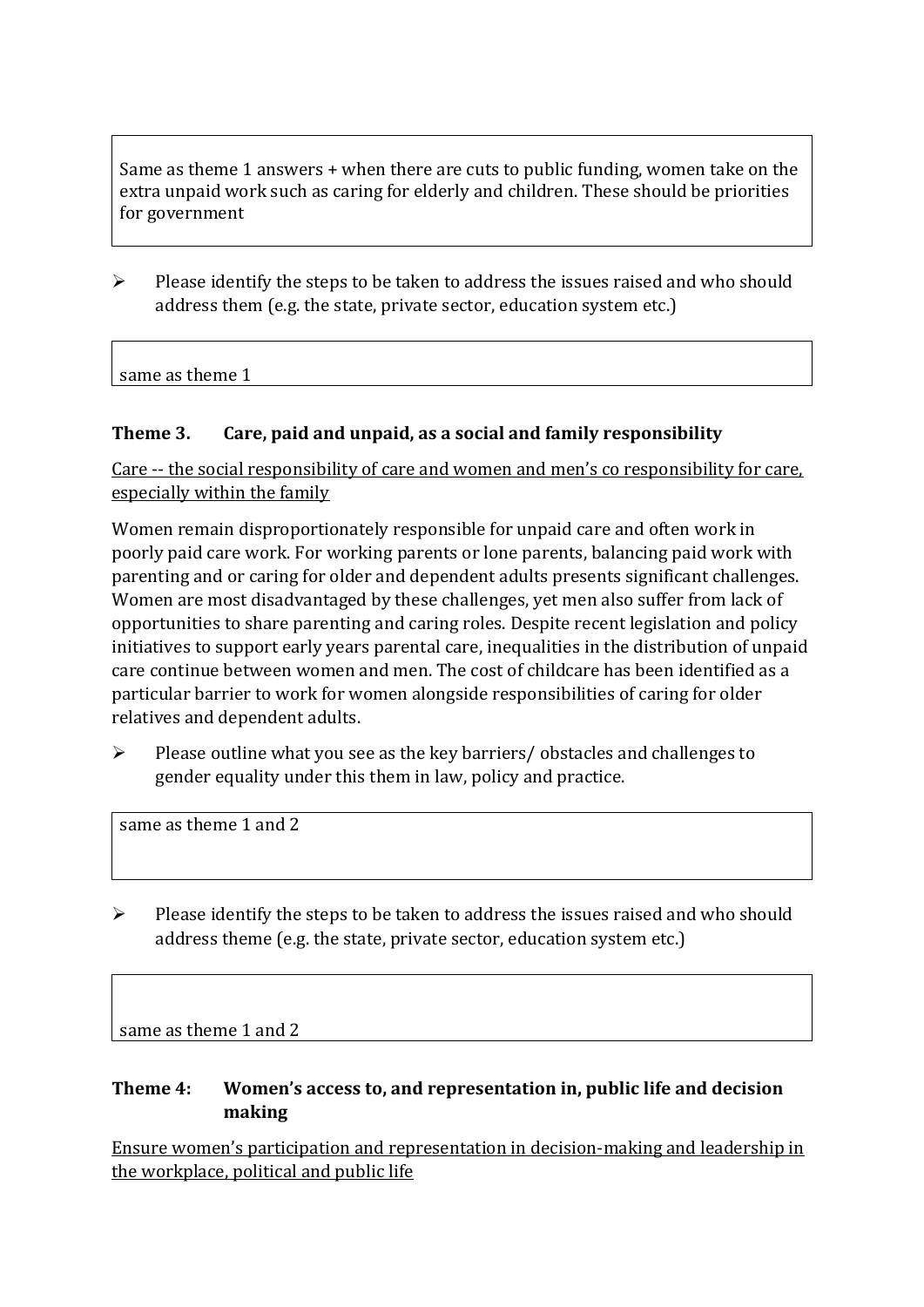Women are systematically underrepresented in leadership in [economic](https://eige.europa.eu/gender-equality-index/2019/compare-countries/power/2/bar) and [political](https://eige.europa.eu/gender-equality-index/2019/compare-countries/power/1/bar)  [decision-](https://eige.europa.eu/gender-equality-index/2019/compare-countries/power/1/bar)making. Despite the introduction of a candidate gender quota (through the system of party funding) for national political office, and [initiatives](https://betterbalance.ie/) to support women's access to corporate decision-making roles, men continue to dominate leadership positions. There are also issues to be considered around how media represents women and men.

➢ Please outline what you see as the key barriers/ obstacles and challenges to gender equality under this theme in law, policy and practice.

same as theme 1 and 2

 $\triangleright$  Please identify the steps to be taken to address the issues raised and who should address them (e.g. the state, private sector, education system etc.)

Education around unconscious bias

## **5. Where does gender inequality impact most?**

To conclude we would be interested in your response to the following question: In which area do you think gender inequality matters most?

Please rank the following in order of importance, 1 being the most important:

|           | Paid work                | 5              |
|-----------|--------------------------|----------------|
| $\bullet$ | Home & family life       | $\mathbf{1}$   |
| $\bullet$ | Education                | 3              |
| $\bullet$ | Politics and public life | $\overline{4}$ |
| $\bullet$ | Media                    | 2              |
| $\bullet$ | Caring for others        | 6              |
|           | Other - please elaborate | 7              |
|           |                          |                |

➢ Please outline the reasons for your answer below: